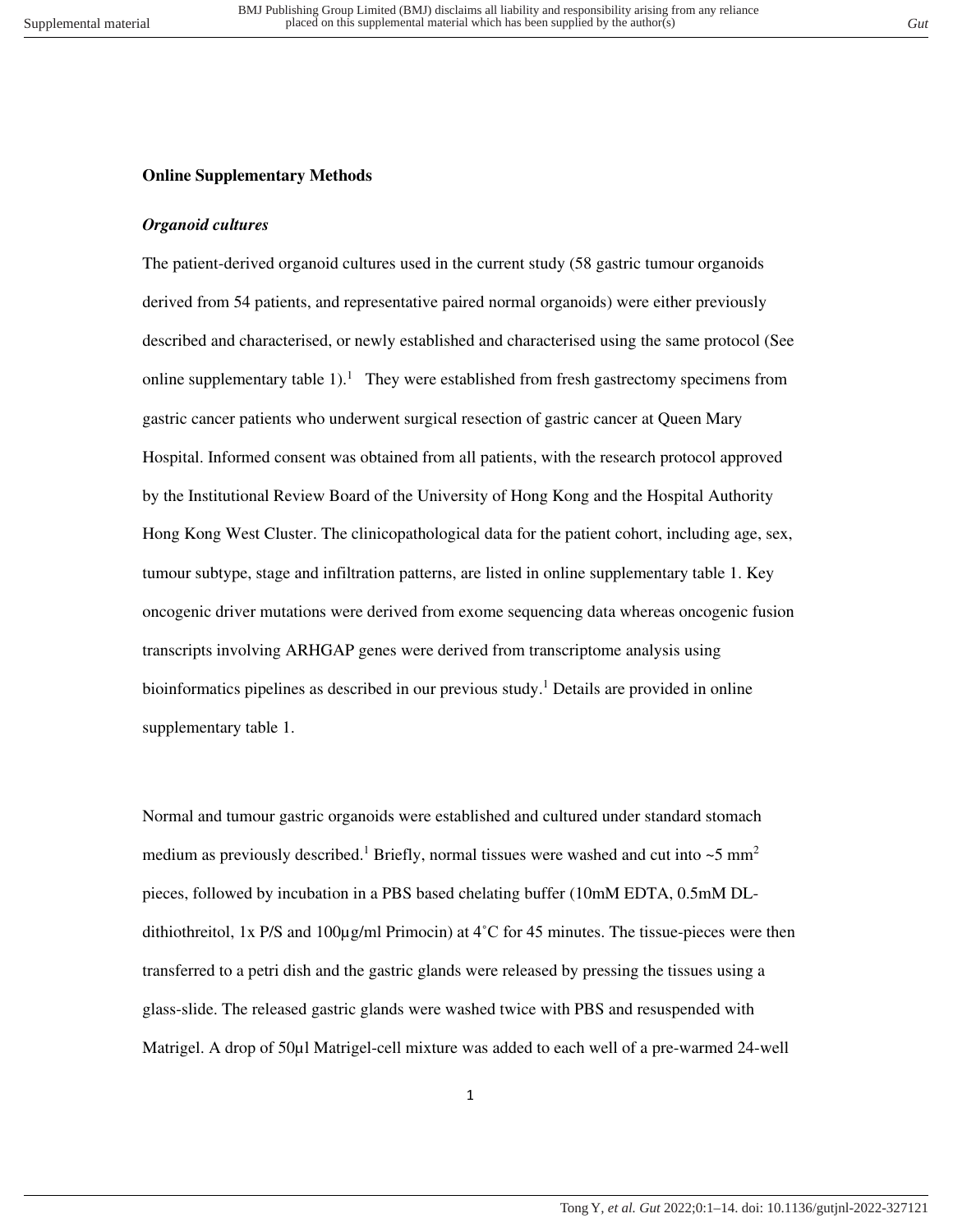plate. For tumour tissues, the specimens were chopped and minced before incubation in a digestion buffer (advanced DMEM/F12 containing 1x P/S, 100µg/ml Primocin, 2.5% FBS, 0.6mg/ml collagenase, 20mg/ml hyaluronidase and 10µM Y-27632) at 37˚C. The incubation times usually last for 1 hour, and was extended to overnight for diffuse-type tumours with very tough stroma. The tumour cell clusters were then collected by passing through a cell strainer, washed twice using AdDMEM medium, and resuspended in Matrigel for plating in a 24-well plate, similar to the procedure for normal glands. 500µl of standard gastric organoid medium (advanced DMEM/F12, 1x GlutaMax, 1x HEPES, 1x P/S, 50% Wnt3a, 10% RSPO-1, 10% Noggin, 1xB27, 50ng/ml EGF, 200ng/ml FGF10, 1mM N-Acetylcystenine, 1nM Gastrin, 2µM A83-01) and 10µM Y-27632 were added to each well. The culture medium was changed every 2-3 days and primocin was added during the first 2 weeks of culture.

Passage of the organoid cultures was performed two weeks after isolation, when the Matrigel droplets containing organoids reached approximately ~80% to 90% confluence, and being split at a 1:3 or 1:4 ratio. Normal gastric organoids were disrupted mechanically using a fire-polished glass Pasteur pipette, while tumour organoids were passaged using a trypLE solution at 37℃ for three to five minutes. For some tumour organoids that were difficult to dissociate, 50mM EDTA was added with the trypLE to improve the dissociation efficiency into single cells. The disrupted organoids were collected by centrifugation, re-embedded in Matrigel and cultured in fresh gastric medium.  $10\mu$ M Y-27632 was added to the culture medium right after passage and covering up to the first 2-3 days and then omitted in subsequent culture medium change during expansion. All cultures were regularly checked and confirmed to be mycoplasma free.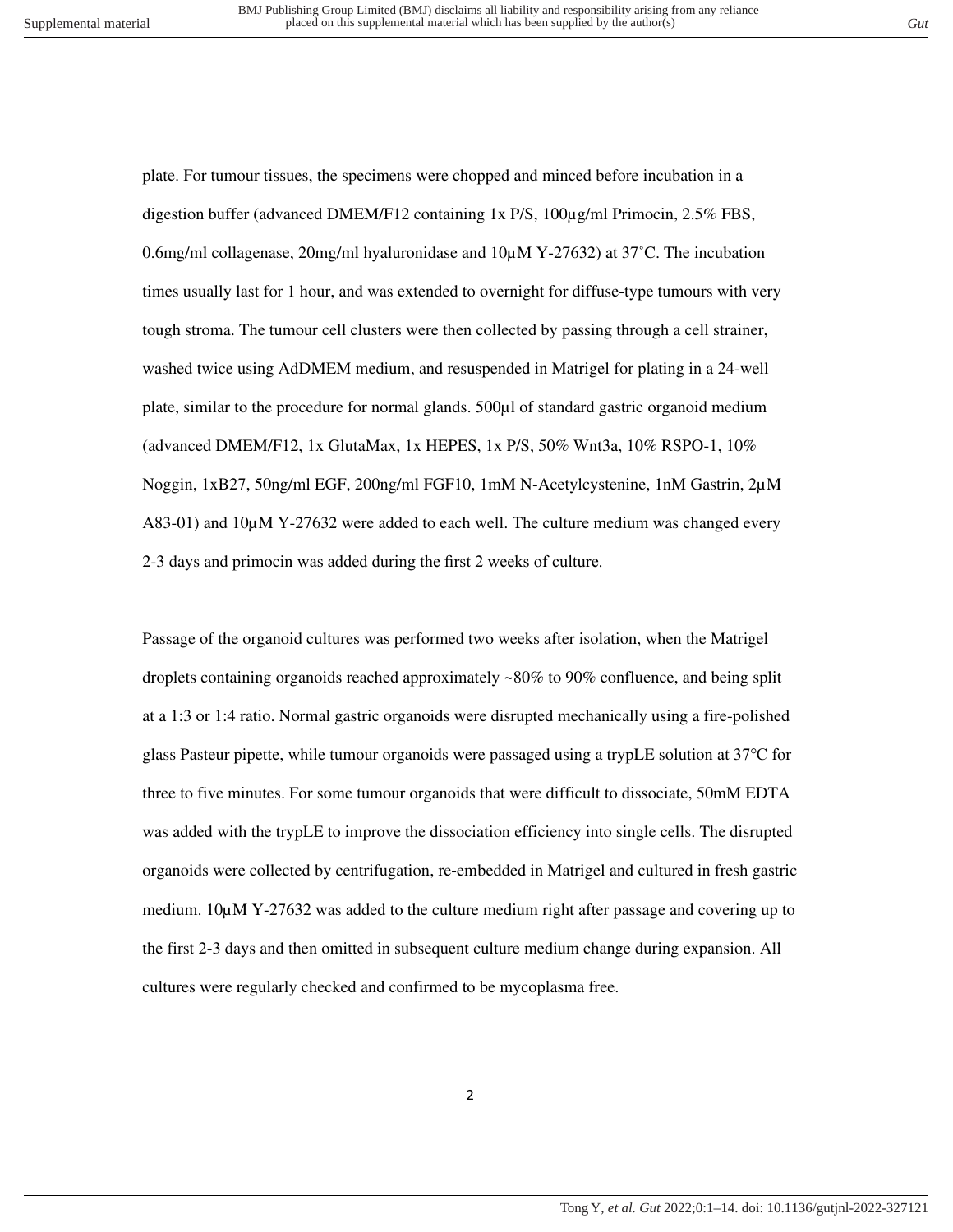DNA and RNA were extracted from the organoids, as well as their paired frozen tissues, if adequate spare adjacent tumour tissues were available. For organoids, including the ARHGAP fusion knock out clones, 5-6 Matrigel droplets at 90% confluent were incubated with Cell Recovery solution (500µl Cell Recovery solution per 50µl Matrigel) at 4℃ for at least thirty minutes. After incubation, the released organoids were washed twice with 1X PBS and centrifuged at 600-800 x g for five minutes. The organoid pellets were lysed with lysis buffer from the QIAGEN All prep DNA/RNA extraction kit, (QIAGEN), and DNA and RNA were extracted following the manufacturer's protocol. To delineate the transcriptomic changes brought about by ARHGAP fusion and corresponding KO clones under ROCK inhibition withdrawal condition, representative fusion knockout organoids spanning the 3 ARHGAP fusion subtypes (GX052-TO g1B, GX052-TO g3B, GX058-TO g2B, GX080-TO g3A), and their corresponding un-induced fusion positive control (GX052-TO g1-Ctrl, GX052-TO g3-Ctrl, GX058-TO g2-Ctrl, GX080-TO g3-Ctrl) were trypsinized into single cells, re-embedded into Matrigel and overlaid with standard human gastric organoid medium without Y-27632. After 24 hours, the cells were released by cell recovery solution, washed and lysed for DNA/RNA extraction as described above.

### *Transwell migration assay*

Two to three Matrigel droplets containing organoids at ~80% confluence were trypsinized into single cells.  $5x10^5$  cells were seeded into a 6.5mm insert with an 8 $\mu$ m pore polycarbonate membrane, in triplicate. The cells were cultured in plain Ad/F12 DMEM medium with Y-27632 and 10% Noggin. 500µl of complete gastric medium containing Y-27632 and 20% FBS as a chemoattractant was added to the lower chamber. After 48 hours, cells in the inserts were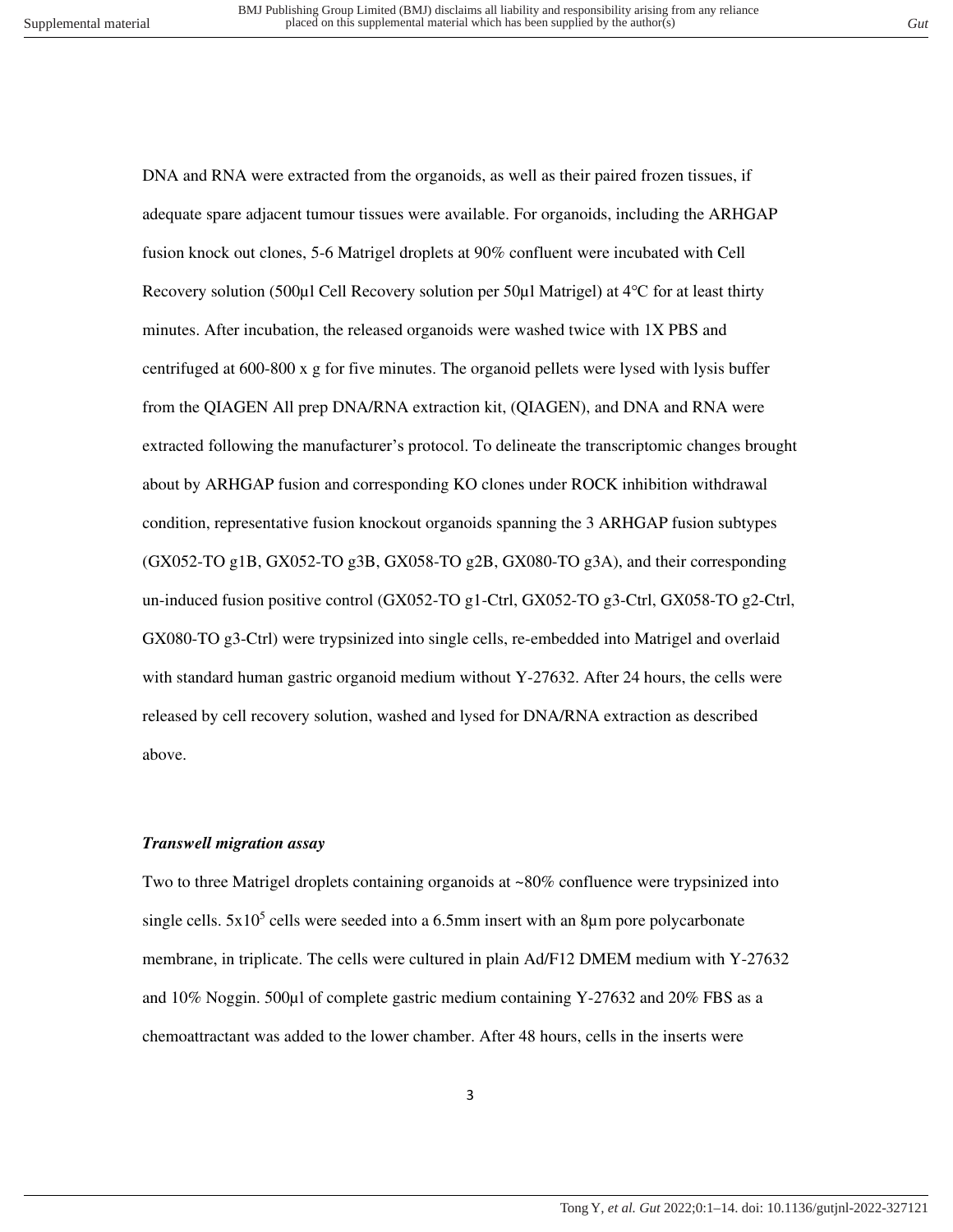carefully removed using moistened cotton buds. The cells that migrated across the transwell inserts were fixed by immersing the inserts into methanol for 10min, and then stained with 0.5% crystal violet for visualization after being air-dried. The migrated cells were imaged under a microscope, and quantitated using Image J.

### *ROCK inhibitor (Y-27632) withdrawal assay in Matrigel (Cell-cell adhesion dependence)*

Two to three Matrigel droplets containing organoids at ~80% confluence were trypsinized into single cells. 5,000 cells were seeded in Matrigel in triplicate and cultured in standard gastric organoid culture medium with or without Y-27632. The culture medium, with or without Y-27632, was changed every 2-3 days, and bright field images were taken on day 14 to document organoid survival in different conditions. Fast growing organoids, cultured with or without Y-27632, were passaged once at day 7. At day 14, the organoids were collected and cell viability was analysed by CellTiter-Glo luminescent cell viability assay (Promega, Fitchburg, WI, USA), according to the manufacturer's protocol. Luminescence was recorded using a multi-functional plate reader (SpectraMaxL, Molecular Devices), with one second exposure time. Organoid viability upon Y-27632 withdrawal was normalized against the measured luminescence of lysate from cells cultured with Y-27632. A viability ratio of 70% or less is considered cell-cell adhesion dependent (CCd) whereas >70% is considered cell-cell adhesion independent (CCi). The assay was repeated once using a different cell passage to ensure consistent results.

### *Spheroid formation (cell-matrix adhesion dependence) and double challenge assays*

Two to three Matrigel droplets containing organoids at ~80% confluence were trypsinized into a single cell suspension. 5,000 cells in 500μL of standard gastric organoid medium, with or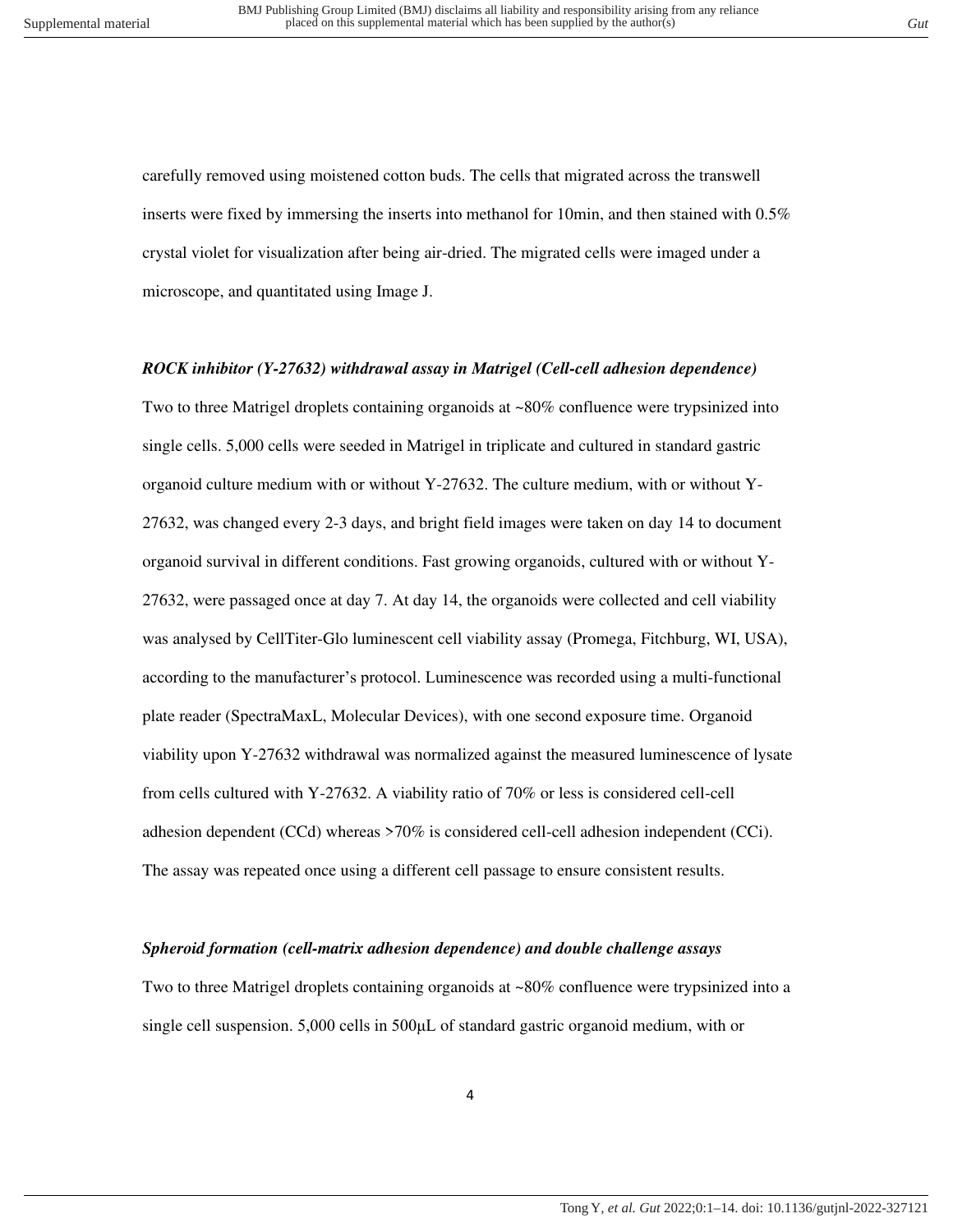without Y-27632, were seeded in ultra-low binding plates, without Matrigel, in triplicate. 100µL of fresh gastric organoid medium, with or without Y-27632, was added to each well every 2-3 days. At day 14, bright field images were taken to document spheroid formation and survival in medium with or without Y-27632, and the number of viable cells in each treatment group was determined by an automated cell counter (TC20<sup>TM</sup> cell counter, Bio-Rad or LUNA<sup>TM</sup> Automated Cell Counter, Logos Biosystems) after incubation with trypan blue (Bio-rad), following the manufacturer's recommendation. Spheroid viability in the presence of Y-27632 was calculated by dividing the final viable cell count with the initial number of seeded cells (i.e. 5,000 cells) to derive the cell-matrix adhesion dependence. Fold change great than 1 is considered cell-matrix independent (CMi) state, meaning the organoids can expand in number without attachment to matrix. For spheroid viability assay performed without Y-27632 (double challenge), the ratio of final viable cell counts without Y-27632 normalized to the final viable cell counts with Y-27632 was calculated and taken as the CC/CM dependence index. Tumour organoids that were CCi and had a viability ratio >70% under double challenge was considered to be CCi/CMi.

### *Proliferation Assay*

The doubling time of the organoids was measured as previously described.<sup>2</sup> Briefly, the organoids were trypsinized into a single cell suspension. 10,000 cells were seeded in Matrigel in triplicate and cultured in standard stomach organoid culture medium with Y-27632 for 7 days. Afterward, the organoids were dissociated into single cells again and the number of viable cells was counted by an automated cell counter as described above. The growth rate was calculated from the mean of 3 replicates using the equation  $y(t) = y0$  x e (growth rate x t) (y = number of cells at final time point,  $y = 0$  = number of cells at initial time point,  $t = time$ ). The mean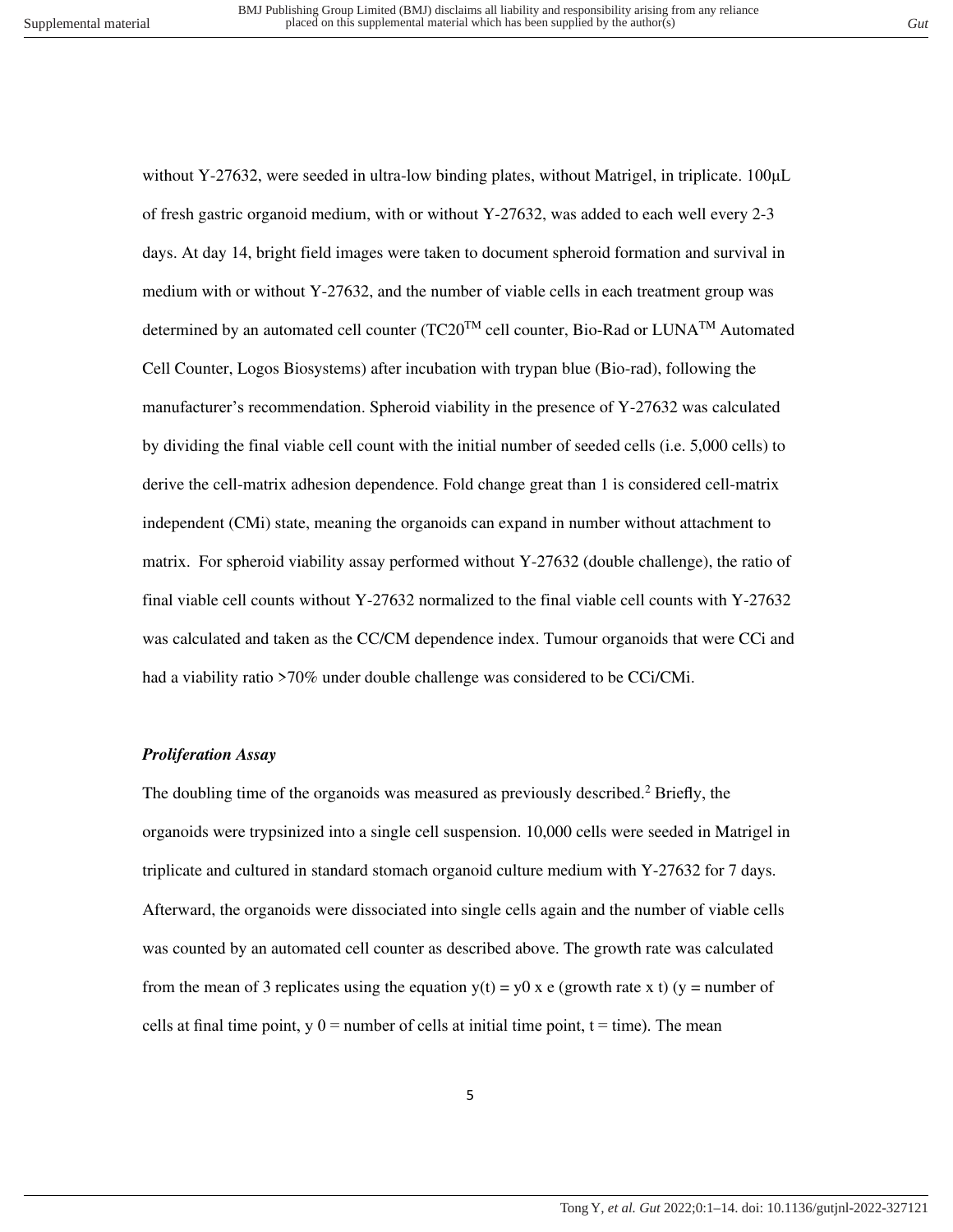doubling time (in hours) from 3 replicates was calculated as Doubling time  $= \ln(2)/G$ rowth rate.

### *Generation of the ARHGAP fusion knockout tumour organoid lines*

An all-in-one doxycycline inducible CRISPR/Cas9 system was used to create *ARHGAP* fusion knockout (KO) tumour organoids. The TLCV2 vector (Addgene plasmid #87360) was used for the cloning of single guide RNA (sgRNA). Two sgRNAs targeting *CLDN18* exon 5 and two sgRNAs targeting *CTNND1* exon 16 were designed (but only one sgRNA successfully generated clones for *CTNND1*) (Online supplementary table 4), with the aim of create INDELs near the fusion junction. 10μM sense and antisense paired oligos for each sgRNA were cloned into a digested TLCV2 vector following a previously described protocol.<sup>3</sup> Clones with the correct insertion were confirmed by Sanger sequencing using a U6 promoter forward primer  $(5' > 3'$ sequence: GGACTATCATATGCTTACCG). The desired sgRNA plasmids and viral packaging vectors were transfected into 293T/17 cells for lentiviral production. In brief, 3x10<sup>7</sup> 293T/17 cells were seeded in a 150mm tissue culture dish in 25ml of medium (DMEM with 1x P/S, 10% FBS). One day after, 15μg of each viral packaging plasmid (pVSVG, pMDL and pRSV) and 45μg of recombinant plasmid were transfected into the 293T/17 cells using polyethylenimine (PEI). At 16 hours post transfection, the medium was changed. After 3 days, the viral particles were collected by centrifugation at 25,000rpm for 2.5 hours at  $4^{\circ}$ C, and transduced to ARHGAP fusion positive tumour organoids using a previously described protocol.<sup>4</sup> Briefly, the viruses were resuspended in gastric organoid medium supplemented with 10μM Y-27632 and 8mg/ml polybrene. 400μl of virus was mixed with 100μl of trypsinized organoids from 4 droplets of Matrigel at 85% confluence, in gastric medium with Y-27632. The cells were spinoculated at 300x g for 1 hour at room temperature, followed by incubation at 37°C for 4 hours. After that,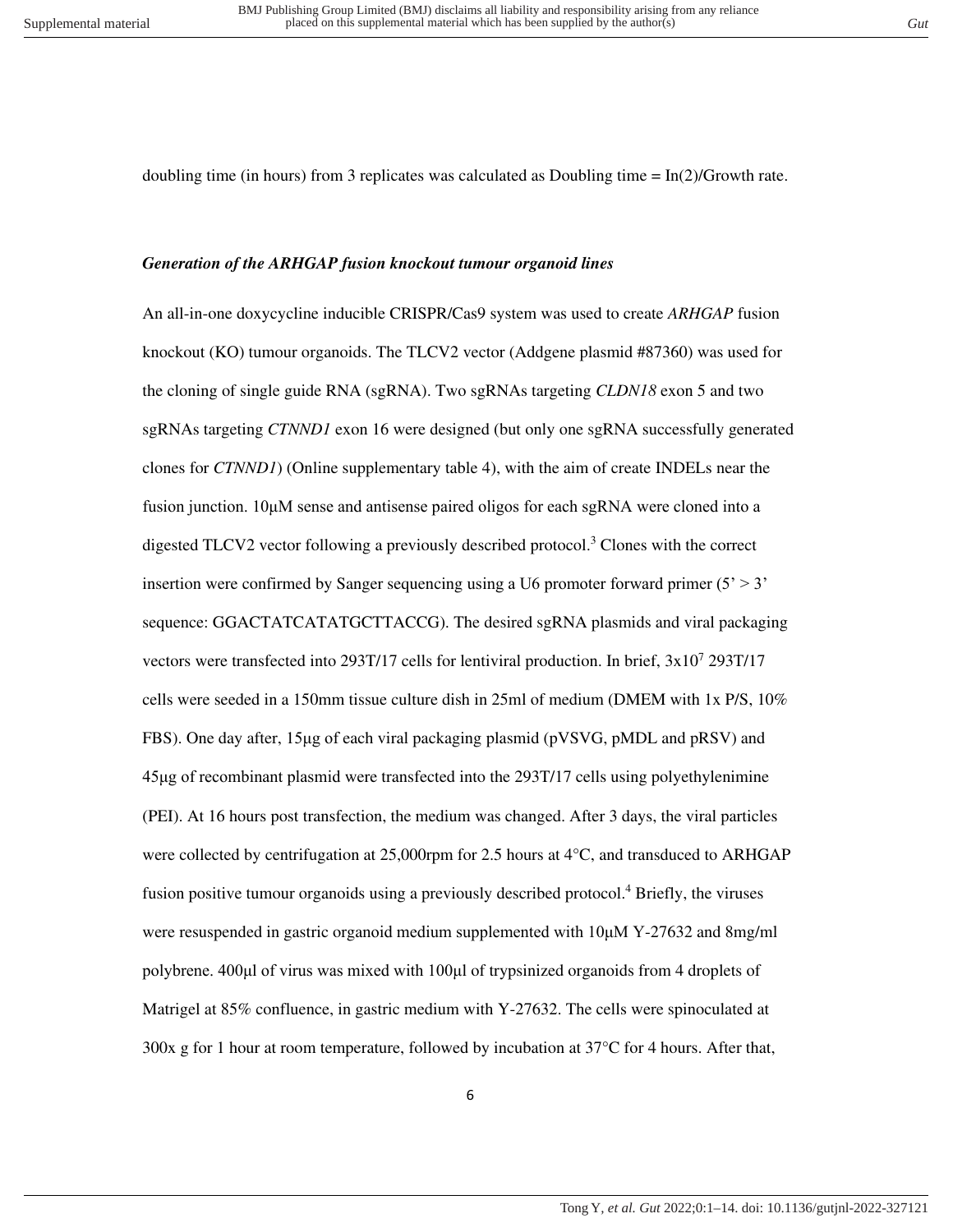the cell-virus suspension was collected and the cells were centrifuged, re-embedded in Matrigel and cultured in gastric medium with 10μM Y-27632. The lentiviral transduced *ARHGAP* fusion knockout organoids underwent puromycin selection (1μg/ml) for 7 days and were then stocked as an un-induced fusion-positive control. In parallel, the transduced organoids were trypsinized into single cells and serially diluted in a 24-well plate. Cas9 expression was induced by 1μg/ml doxycycline for at least 2 weeks, followed by picking individual clones for clonal expansion. Mutations at the DNA level for each of the clonal organoid lines were validated by PCR and Sanger sequencing using primers flanking the genomic DNA sequence around the sgRNA cut sites (primer sequences were listed in online supplementary table 5). Fusion transcript expression levels in the parental tumour organoids and some of the knockout clones were quantitated by qRT-PCR using QuantiFast SYBR Green PCR kit using primers specifically amplifying the fusion transcripts (the primer sequences were listed in online supplementary table 6). Protein lysates were also obtained from representative ARHGAP fusion organoids and corresponding KO clones, using a protein lysis buffer (150mM NaCl, 50mM Tris pH7.4, 1% NP40 & 1mM EDTA), supplemented with protease and phosphatase inhibitors (Roche) for western blotting. 50-80μg of protein was resolved on SDS-polyacrylamide gels (7.5% home-made gel or 4-15% precast gradient gel) in a running buffer (25mM Tris base, 192mM glycine, 0.1% SDS) and transferred to a nitrocellulose membrane at 110V for 2 hours in a cold transfer buffer (25mM Tris base, 192mM glycine, 20% methanol). The membrane was blocked with 5% non-fat milk in Tris-buffered saline (TBS) for 2 hours and incubated with the respective primary antibodies (Anti-ARHGAP6 at a 1:400 dilution; Anti-ARHGAP26 at a 1:1,000 dilution) overnight at  $4 °C$ , followed by incubation with a secondary antibody (Anti-rabbit at a 1:5,000 dilution) for 1 hour at room temperature. Protein expression was detected using either ECL Prime, ECL, or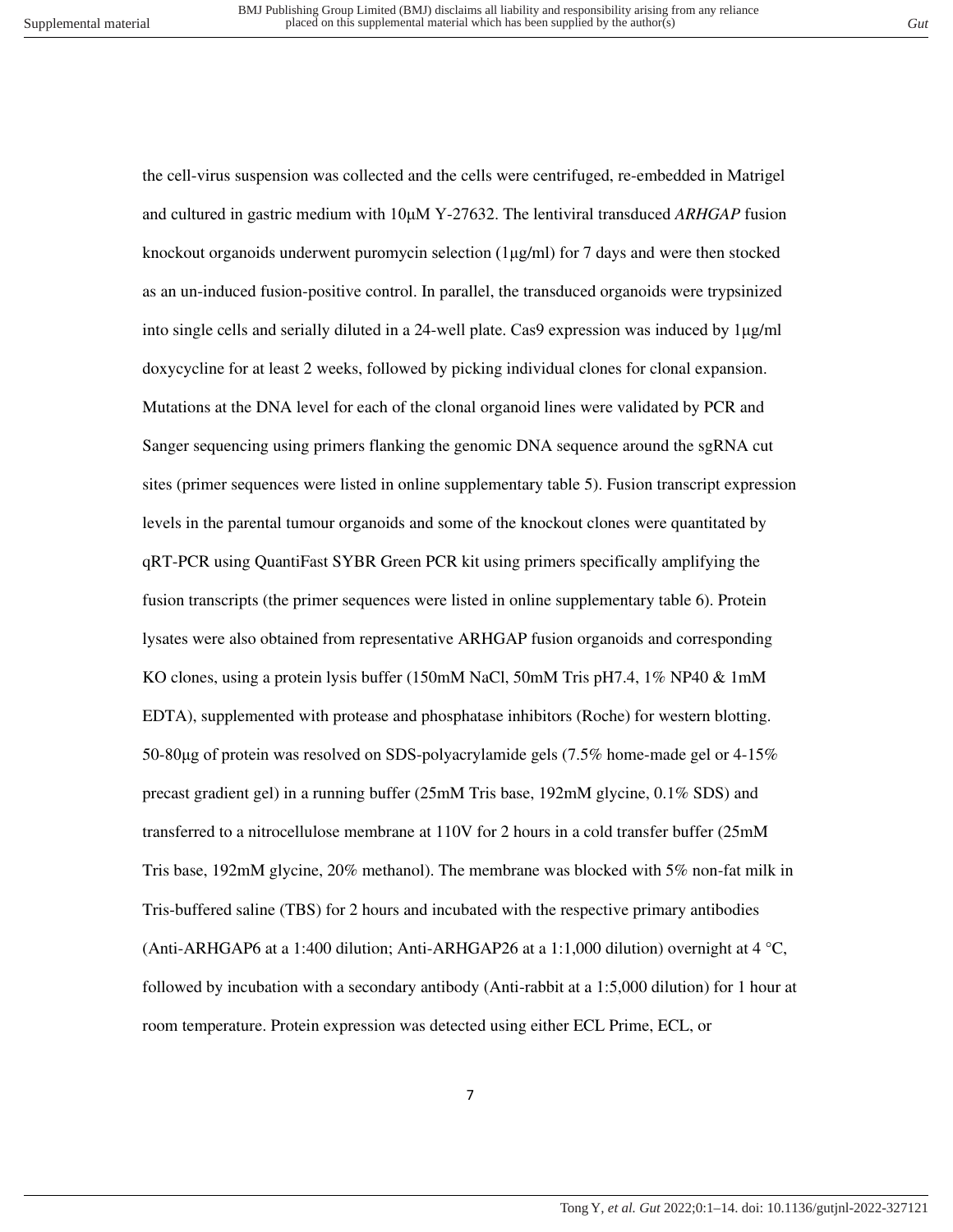WESTSAVE Up. The membrane was re-probed with an anti-β-actin antibody (1:5,000) as a loading control. Chemiluminescence was visualized by X-ray film or by digital imaging using Alliance Q9 Advanced.

Western blot was also performed to study the change in protein expression of adhesion molecules in the organoids upon introducing different driver mutations, using the following primary antibodies: Anti-E-cadherin (1:2,000 dilution), anti-catenin alpha-1 (1:2,500 dilution) and anti-β-catenin (1:1,000 dilution) antibodies.

### *Rhotekin-RBD pulldown assays and immunoblotting*

The effect of CLDN18-ARHGAP26 fusion on RHO GTPase was quantified using an Active Rho Pull-down and Detection Kit (Thermo Scientific), following the manufacturer's protocol. Briefly, the expression vector encoding the *CLDN18-ARHGAP26* fusion transcripts were transiently transfected into 293T/17 cells alone or in combination with a previously cloned wildtype RHOA expression vector using PEI. At 48 hours post transfection, the cells were serum starved overnight and stimulated with 10% FBS for 30 min to activate RHOA prior to collecting the protein lysate. 800μg of cell lysate was used per active Rho pulldown reaction. The eluted Rhotekin-Rho bound proteins were resolved by 12% SDS-PAGE, transferred to a polyvinylidene difluoride (PVDF) membrane, blocked with 3% BSA and incubated for 1 hour with primary mouse anti-Flag antibody (Sigma-Aldrich 3165, clone M2; 1:2,000 dilution). Total cell lysates (10μg) were blotted with anti-Flag antibody and anti-Myc-antibody (R951-25, Novex by Invitrogen, Life Technologies) to quantitate the total Flag-tagged RHOA and Myc-tagged fusion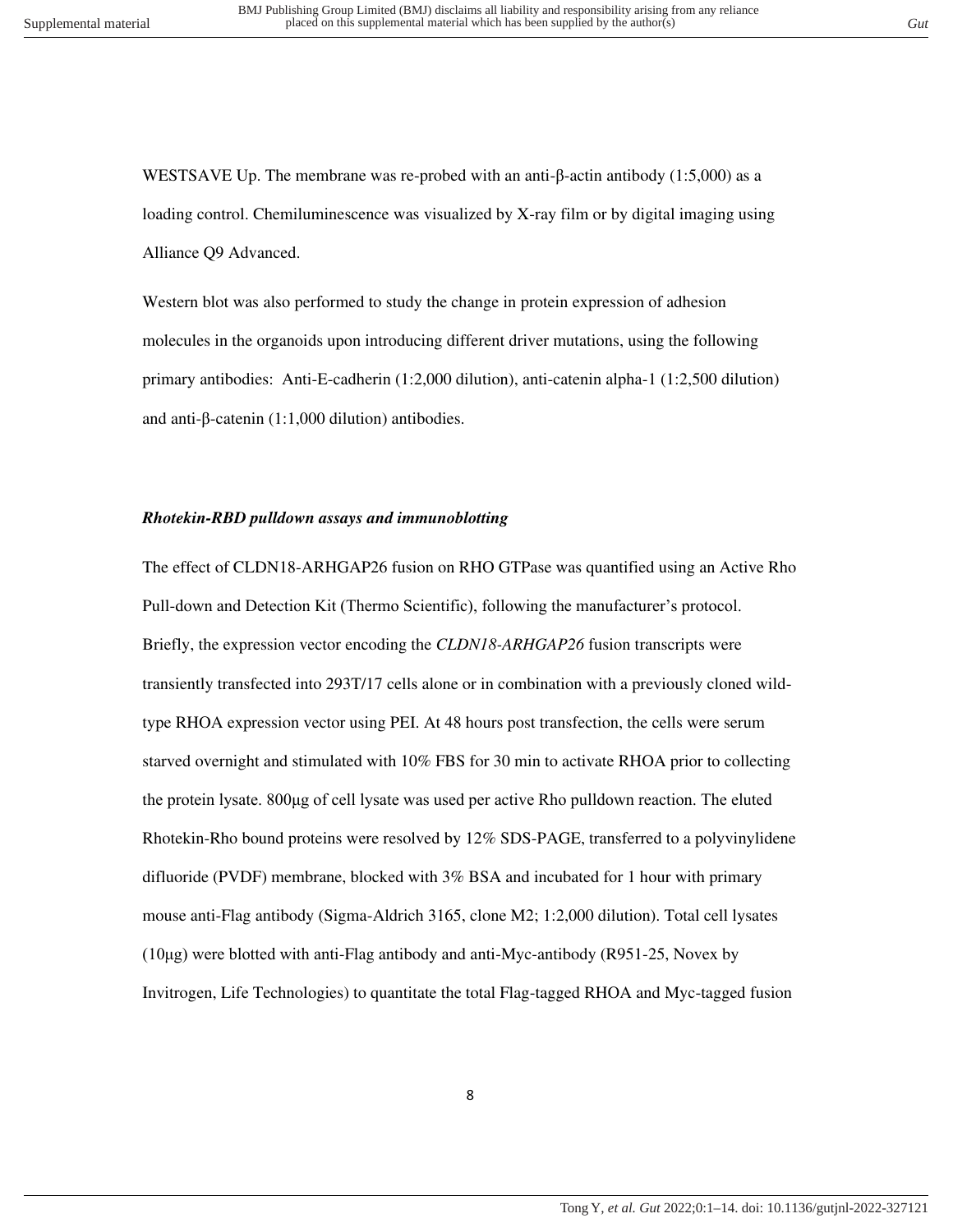proteins in the 293T/17 cells, respectively. The membrane was re-probed with an anti-GAPDH antibody (1:1,000) as a loading control.

# *Overexpression of CLDN18-ARHGAP26 cDNA and immunofluorescence staining of ARHGAP fusion proteins in 293T/17 cells*

*CLDN18-ARHGAP26* transcripts were amplified from gastric cancer samples and cloned into the pcDNA3.1+Myc-His version C vector (Thermo Fisher Scientific) using the primers listed in online supplementary table 7. The nucleotide sequence of all constructs was verified by Sanger sequencing and the plasmid DNA was purified using the Plasmid Maxi Kit (Qiagen) for transfection into 293T/17 cell lines, using PEI as previously described.<sup>5</sup> After 72 hours, the transfected cells were fixed in ice-cold methanol for 10 minutes and washed with PBS, before blocking with 10% normal goat serum in PBS for 30 minutes. The blocking solution was then drained off and the cells were incubated with 1:500 anti-Myc antibody (R950-25, Novex by Invitrogen, Life Technologies) in  $1\%$  normal goat serum in PBS, in a moist chamber at  $4^{\circ}C$ overnight. The cells were washed 3 times with PBS before incubating in 1:100 goat anti-mouse Alexa Fluor 594 secondary IgG (A-11032, Invitrogen) in 10% normal goat serum for 30 minutes, at room temperature. Finally, the cells were rinsed 3 times with PBS then mounted using Vectashield Mounting Medium for Fluorescence with DAPI (H-1200 Vector Laboratories). The fluorescence was visualized under a confocal microscope (Carl Zeiss LSM780) within one week. The confocal images were captured and analysed using the ZEN 2012 SP1 (black edition, 64 bit) software by Carl Zeiss Microscopy.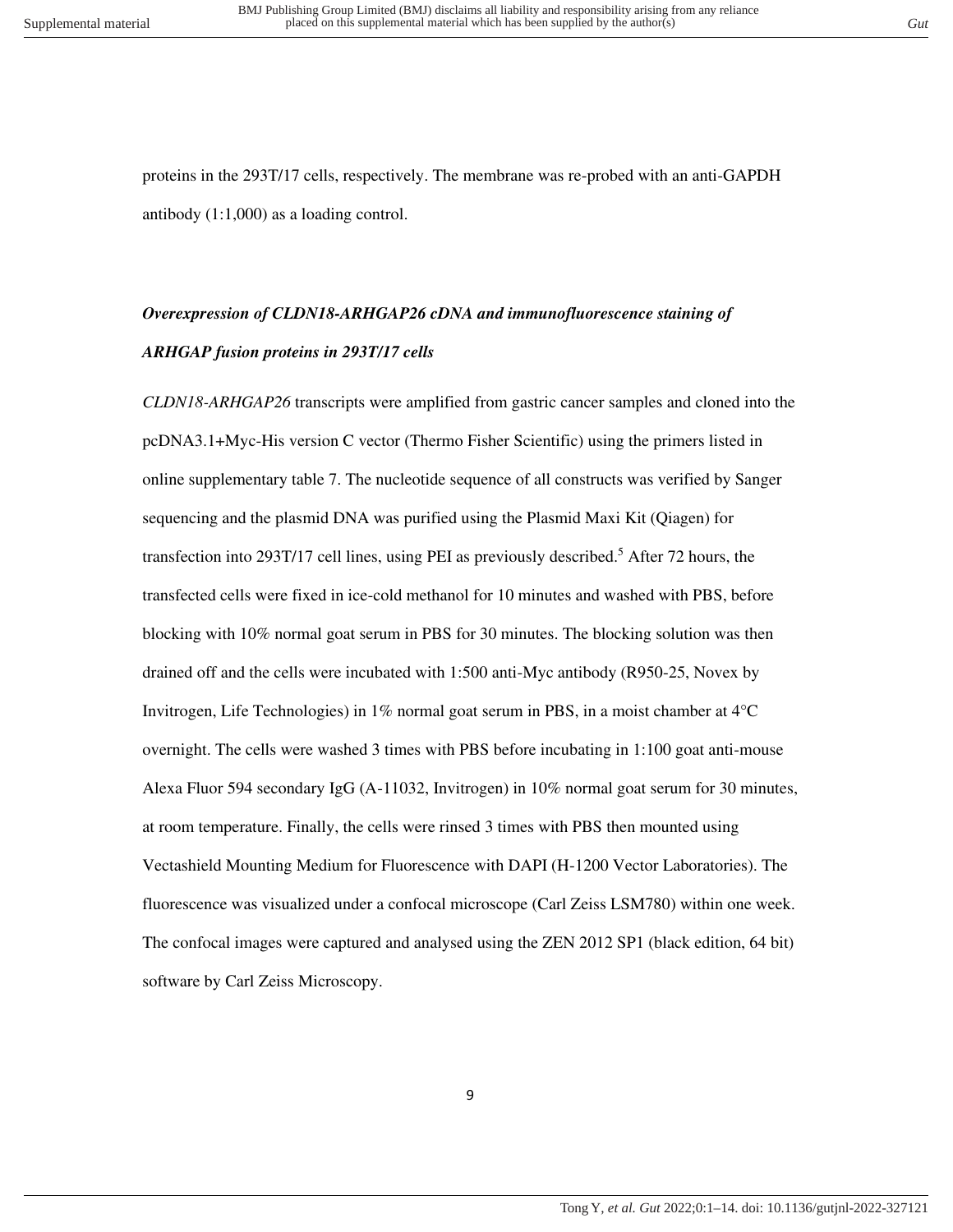### *Mouse gastric xenograft model to characterise tumorigenicity of ARHGAP fusion*

The tumorigenicity of *ARHGAP* fusion was studied using a mouse gastric xenograft model, which was approved by the Committee on the Use of Live Animals in Teaching and Research (CULATR no. 5084-19). A representative *ARHGAP* fusion KO tumour organoid line (GX052- TO KO-g1B) and its corresponding un-induced fusion-positive tumour organoid line (GX052- TO g1-Ctrl) was first transduced with virus containing pHIV-Luc-ZsGreen (Addgene plasmid # 39196), a pHIV-ZsGreen plasmid with firefly luciferase (Luc2P). Transduced organoids were enriched by FACS before expanding for mouse injection. Briefly, the organoids were trypsinized into single cells and resuspended in a cell sorting medium (1x PBS supplemented with 1x B27, 2% FBS, 10 $\mu$ M Y-27632) to achieve a concentration of  $\sim 1x10^6$  live cells/ml. The cells were filtered through a 40 $\mu$ m cell strainer into a round-bottom tube before loading to a BD Influx<sup>TM</sup> cell sorter (BD Biosciences). For each organoid line, GFP-positive singlets with FITC signal between 1-3 log intensity were sorted into a collection medium (2:1 AdvDMEM/F12:standard gastric medium, 10μM Y-27632). The sorted cells were collected by centrifugation at 1,000x g for 5 minutes, embedded in Matrigel, and cultured in the presence of Y-27632 and Primocin for 1 week before orthotopic injection into the mouse stomach submucosa. 6-8-week-old NOD.Cg-Prkdc<sup>scid</sup> Il2rg<sup>tm1Wjl</sup>/SzJ (NSG, NOD scid gamma) mice were fasted overnight before surgery. On the day of surgery, luciferase-tagged organoids with or without *ARHGAP* fusion were trypsinized and resuspended in a 1:1 mixture of 2x gastric medium:Matrigel (2x gastric medium contained double the concentration of growth factors compared to the standard gastric medium). The mice were anaesthetized and the stomach was exteriorized with forceps. A final volume of  $50\mu$ l of cell suspension, with  $2.5x10^6$  cells, was injected into the stomach submucosa. The mice were monitored by bi-weekly bioluminescence imaging, using the IVIS® Spectrum *in vivo*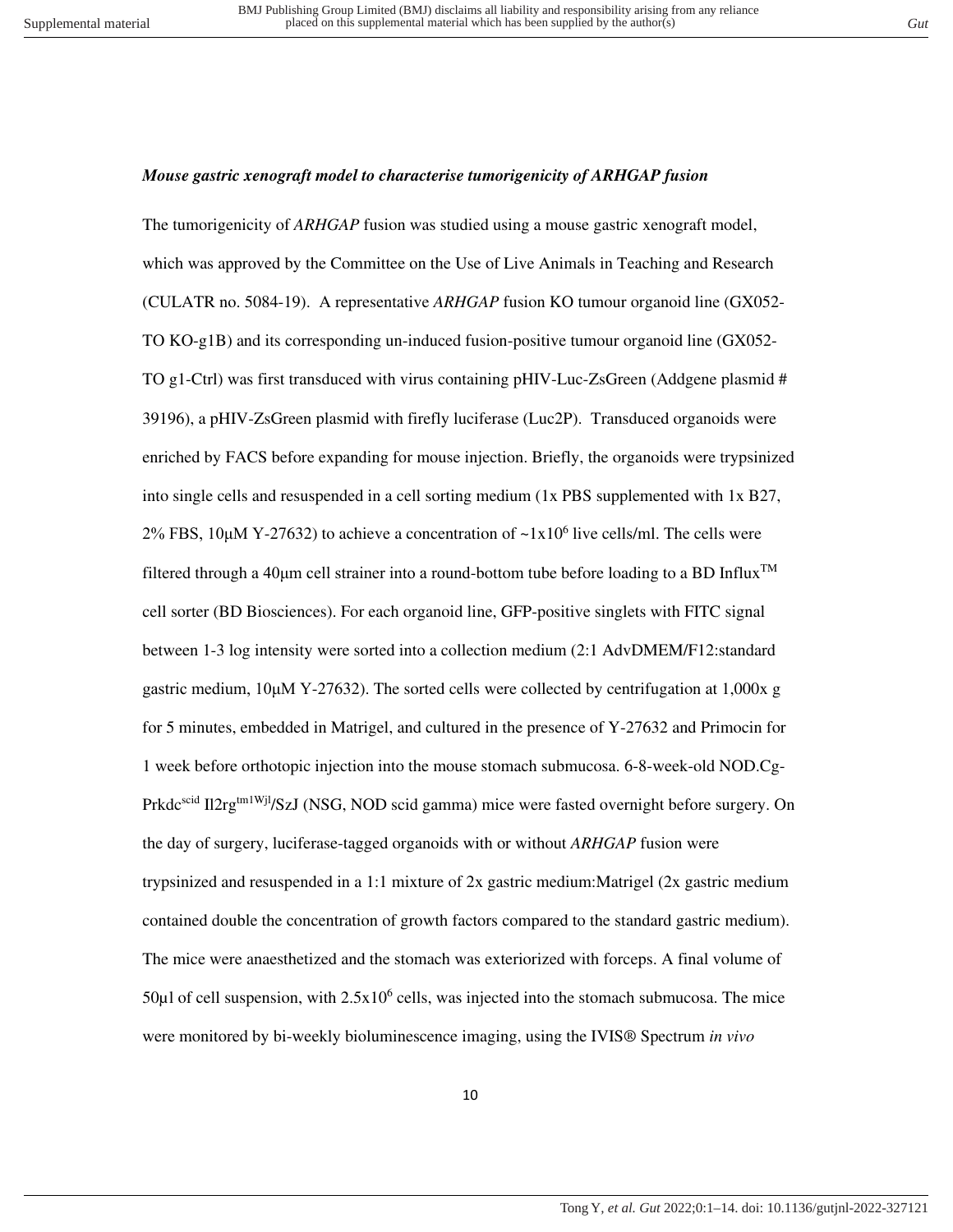imaging system, starting from week 3 post surgery. Tumour volume was represented as bioluminescence intensity (photons/second) and bioluminescence intensity normalized to luciferase activity of corresponding organoid line. Luciferase activity of GX052-TO g1-Ctrl and GX052-TO KO-g1B lines at passage prior to orthotopic injection was measured using a Luciferase assay kit (Promega). Briefly, 20,000 cells in triplicate were lysed, followed by adding in Luciferase assay buffer II to generate a luminescent signal. Luminescence was recorded using a multi-functional plate reader (SpectraMaxL, Molecular Devices). At week 15 post surgery, the mice were euthanized by cervical dislocation under anaesthesia. The stomach was isolated and imaged with the IVIS® Spectrum by directly applying luciferin solution to the stomach surface. The tumour region was evenly divided into two tissue slices. One was fixed in 10% neutral buffered formalin (NBF) for paraffin sectioning, while the other was snap frozen. The other internal organs were also checked for any abnormalities or possible metastasis. The stomach tumour region frozen and paraffin blocks were serially sectioned and examined for presence of tumour by a pathologist. The slides with the maximum amount of tumour were scanned by nanozoomer and the maximum tumour area  $(mm<sup>2</sup>)$  were traced and measured by the computer software.

### *Immunohistochemistry*

Immunostaining for Ki-67 protein was performed on 6mm paraffin sections of xenografts from the mouse stomach block. Briefly, staining was performed using the Roche Ventana Discovery Ultra automatic slide stainer with a monoclonal mouse anti-human Ki-67 antibody (Dako, M7240) at 1:250 dilution, after heat-mediated antigen retrieval at 100°C for 20 min and detected using DAB as the chromogen from Bond Polymer Refine Detection (Leica Biosystems, Cat No: DS9800). Negative controls were performed by omitting the primary antibody.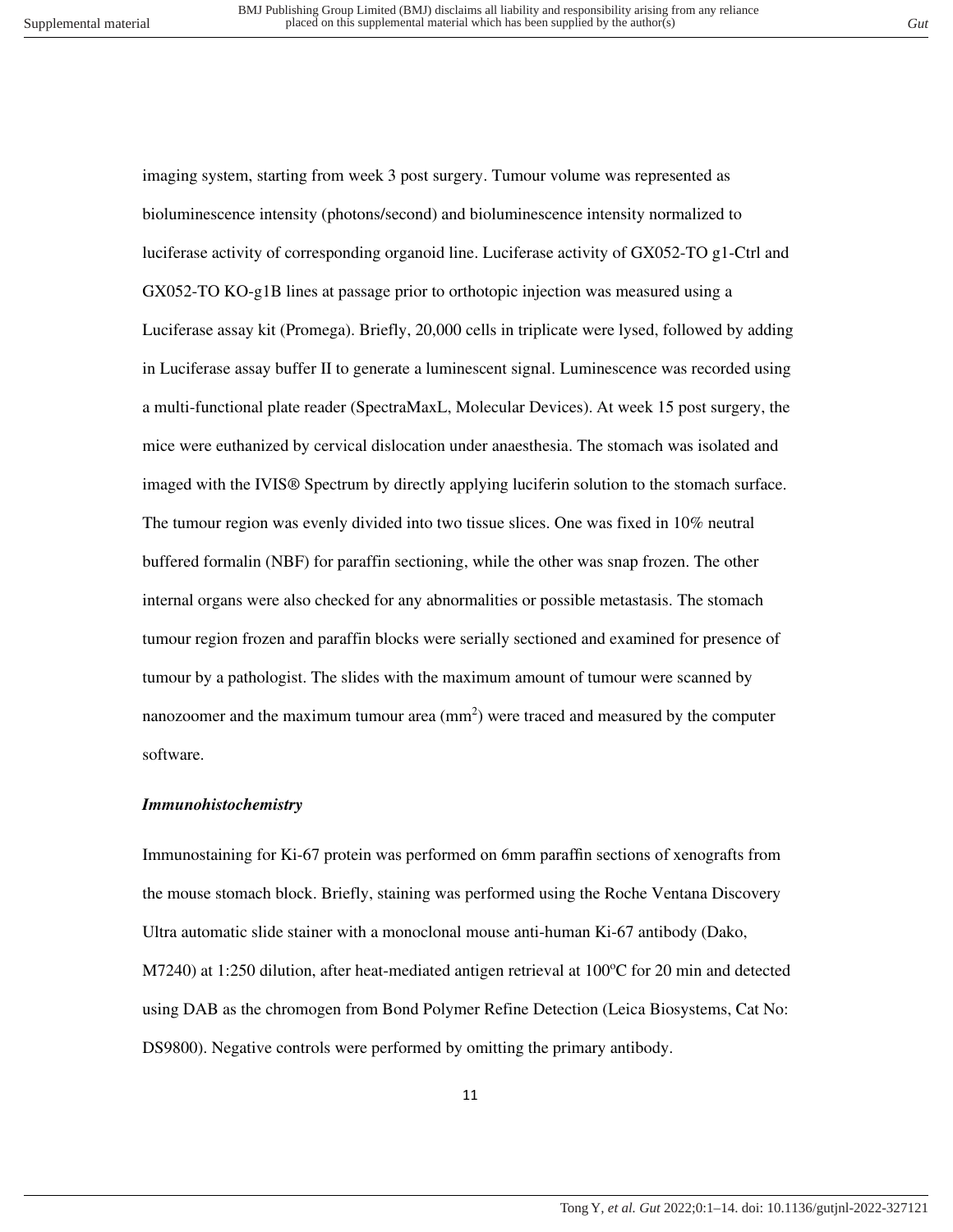## *Genome editing to create CDH1 or RHOA mutation in normal gastric organoids via CRISPR/Cas9*

To create *CDH1* or *RHOA* mutations in normal gastric organoids and evaluate their effects on cell-cell and cell-matrix independence, 2sgRNAs were designed to target exon 3 and 6 of *CDH1*, and 1 sgRNA was designed to target *RHOA* (Online supplementary table 4). The sgRNA oligos were cloned into the pSpCas9(BB)-2A-Puro (PX459) V2.0 vector (Addgene plasmid # 62988), following a previously described protocol.<sup>6</sup> Clones with the correct insertion were confirmed by Sanger sequencing. Normal gastric organoids (GX059-BO) were co-transfected with sgRNA targeting *TP53* in addition to either *CDH1* or *RHOA* sgRNA to increase the success rate of obtaining the desired mutations through Nutlin-3a selection. Transfection was performed by electroporation using a  $Amaxa^{TM}$  Mouse/Rat-Hepatocyte-Nucleofector<sup>TM</sup> kit, as previously described.<sup>7</sup> Briefly, two to three Matrigel droplets containing organoids at ~80% confluence were pooled and trypsinized into a single cell suspension. Then,  $1x10<sup>6</sup>$  cells were resuspended in 100μl of supplemented nucleofector solution containing 6μg of the desired plasmids. The cell suspension was transfected by electroporation, after which they were re-embedded in Matrigel, with  $10\mu$ M Nutlin3a added to the culture medium at 48 hours post electroporation for the selection of *TP53* mutant organoids. The surviving clonal organoids were manually picked and expanded for downstream functional assays. Mutations at the DNA level for each of the clonal organoid lines were verified by PCR and Sanger sequencing using the primers listed in online supplementary table 5.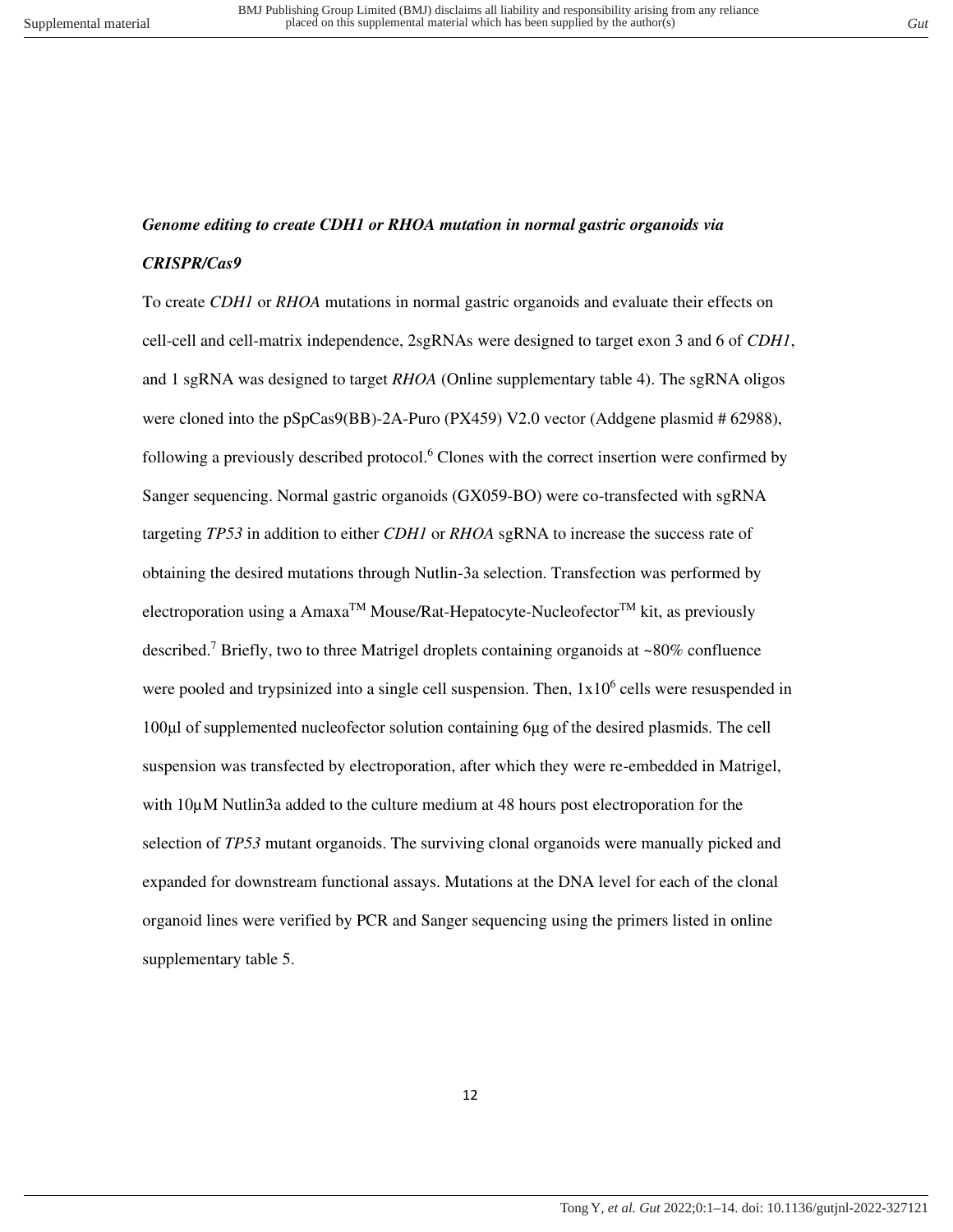## *Transcriptomic profiling of organoids, Gene set enrichment analysis (GSEA) and gene signature scores using bulk RNAseq data*

Newly established tumour organoids, Crispr engineered organoids and GC frozen tissues were subjected to RNA sequencing (RNAseq) as previously described.<sup>1</sup> Briefly,  $4\mu$ g of total RNA per sample was subjected to cDNA library construction using the KAPA Stranded mRNA-Seq Kit (KR0960-v3.15) and sequenced using the PE101 HiSeq1500 or PE151 NovaSeq6000. The raw sequence reads were aligned against the reference genome (human genome build 37, hg19) by standard STAR pipeline. The gene expression was imputed by RSEM with default parameters to generate the log 2 TPM value for each gene. Differential gene expression analysis was conducted by the limma empirical Bayes moderation for each gene and each contrast.<sup>8</sup> The gene set enrichment analysis (GSEA) was performed on a collection of functional gene sets (Hallmark gene sets, KEGG pathways, Gene Ontology Biological Process, Molecular Function, Cellular Component). Then the gene ranks by t-statistics between test condition and control were projected into the functional gene set to get the enrichment score and adjusted P-value.<sup>9</sup> Finally, enriched gene sets were ranked based on the adjusted p-value and the top-ranked gene sets were listed according to a normalized enrichment score (NES), from positive enrichment to negative enrichment. Gene set signature scores for individual samples were derived by calculating single sample gene set enrichment scores (ss $GSEAs$ )<sup>9, 10</sup> on a gene expression matrix.

### *Transcriptome signature of CCi/CMi state and prognostic analysis on GC patient cohorts*

The public available gene expression of gastric tumours was collected from three independent GC cohorts: TCGA Gastric Adenocarcinoma (STAD, n=415), Asian Cancer Research Group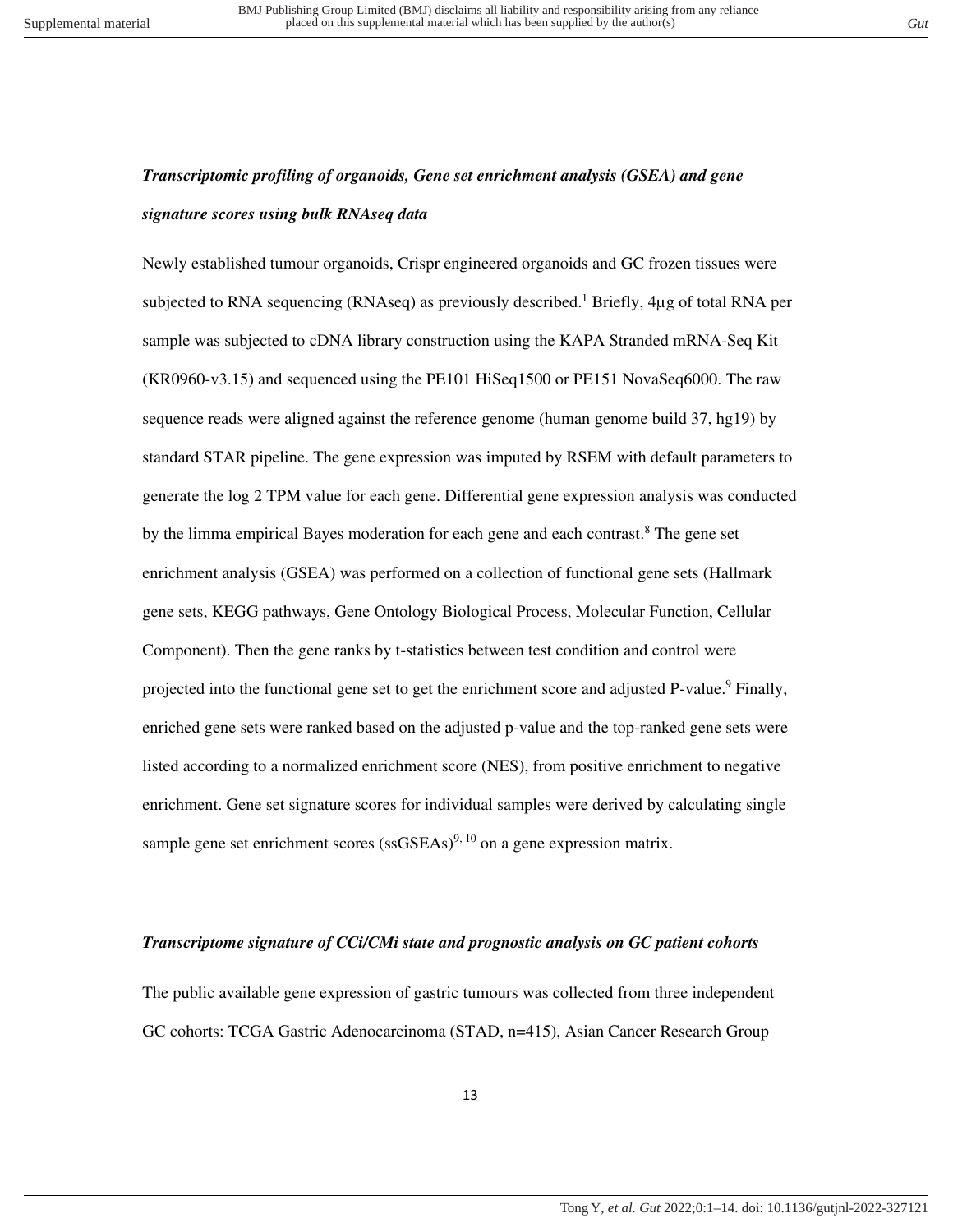(ACRG, n=300, from GSE62254), and the Korean cohort (GSE26253, n=432). Patients without recorded follow-up and vital status were excluded. In each cohort, a cell-cell/cell-matrix adhesion independent (CCi/CMi) score for each patient was calculated by the CCi/CMi gene signatures in two steps: 1. Differential gene expression analysis was conducted as described above.<sup>8</sup> We compared the RNAseq data of CCi/CMi tumour tissues versus non-CCi/CMi tumour tissues after exclusion of MSI samples, using a cut-off of  $p \le 0.01$ , log2 fold change  $>1$  or  $\le -1$ , and obtained 500 up- and 85 down-regulated genes, respectively. We used this gene list to compile a CCi/CMi-up and CCi/CMi-down signature score for every sample in different patient cohorts using the ssGSEA method.<sup>9, 10</sup> 2. the CCi/CMi score was calculated from CCi/CMi-up score – CCi/CMi-down score. In each cohort, patients were grouped by the quantiles ranks of the CCi/CMi scores, that patients in the top quantile were named as "CCi/CMi-high" and patients in bottom quantile were named as "CCi/CMi-low". Survival analysis of both OS (over-all survival) and DFS (disease-free survival) were determined by Kaplan-Meier analysis and the cox regression HR with two-sided 90% CI.

### *Patient and Public Involvement*

As stated above, informed consent was obtained from all patients. However, due to the complexity of our study, it was not appropriate or possible to involve patients or the public in the design, or conduct, or reporting, or dissemination plans of our research.